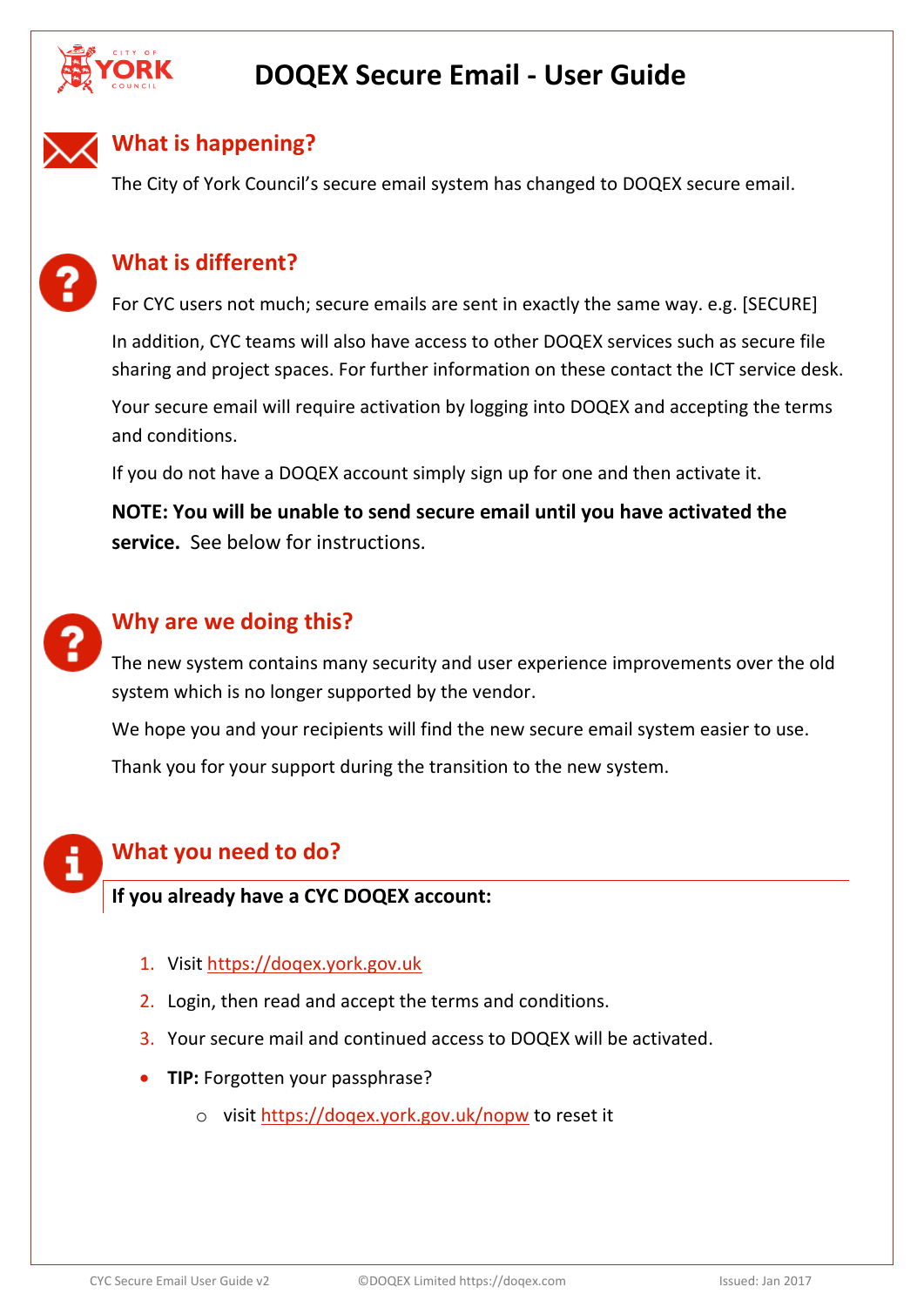

- 2. Enter your email address and full name.
- 3. Click "**Get a CYC DOQEX account**".
- 4. Wait for an email with an activation link. If instead you receive an email asking if you forgot your password, then you already have a CYC DOQEX account. Use the reset link in the email if you've forgotten the passphrase.

**IMPORTANT**: Only users with CYC email addresses can apply for accounts this way.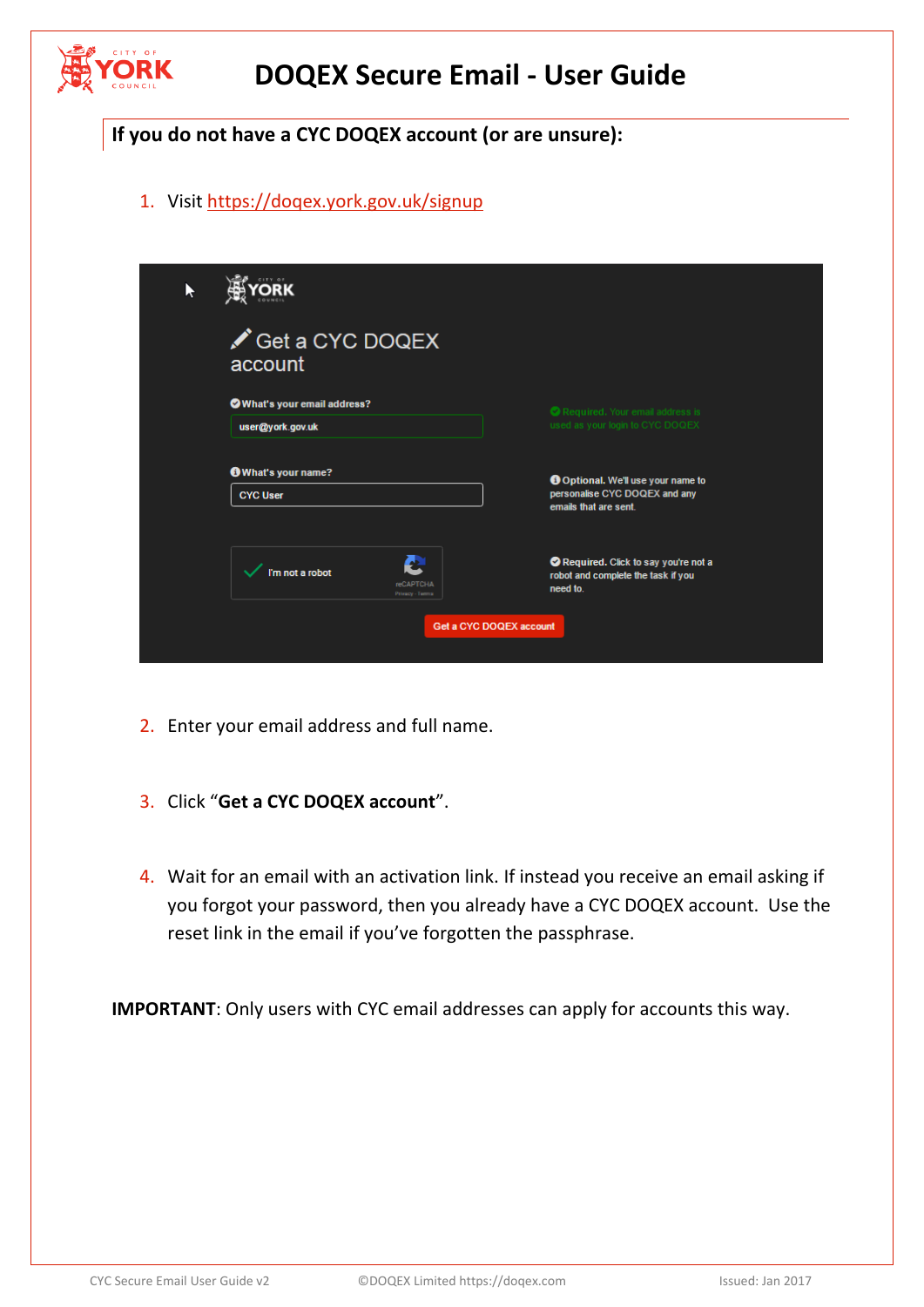

## **DOQEX Secure Email - User Guide**

5. Click the link in the activation email. **NOTE**: the link is only valid for 1 hour. If the link expires, go back to step 1.



- 6. You will be taken to a page like the one below. If you do not see this page the link has expired. Go back to step 1 to generate a new link.
- 7. Create a passphrase or use the "*Suggest*" button.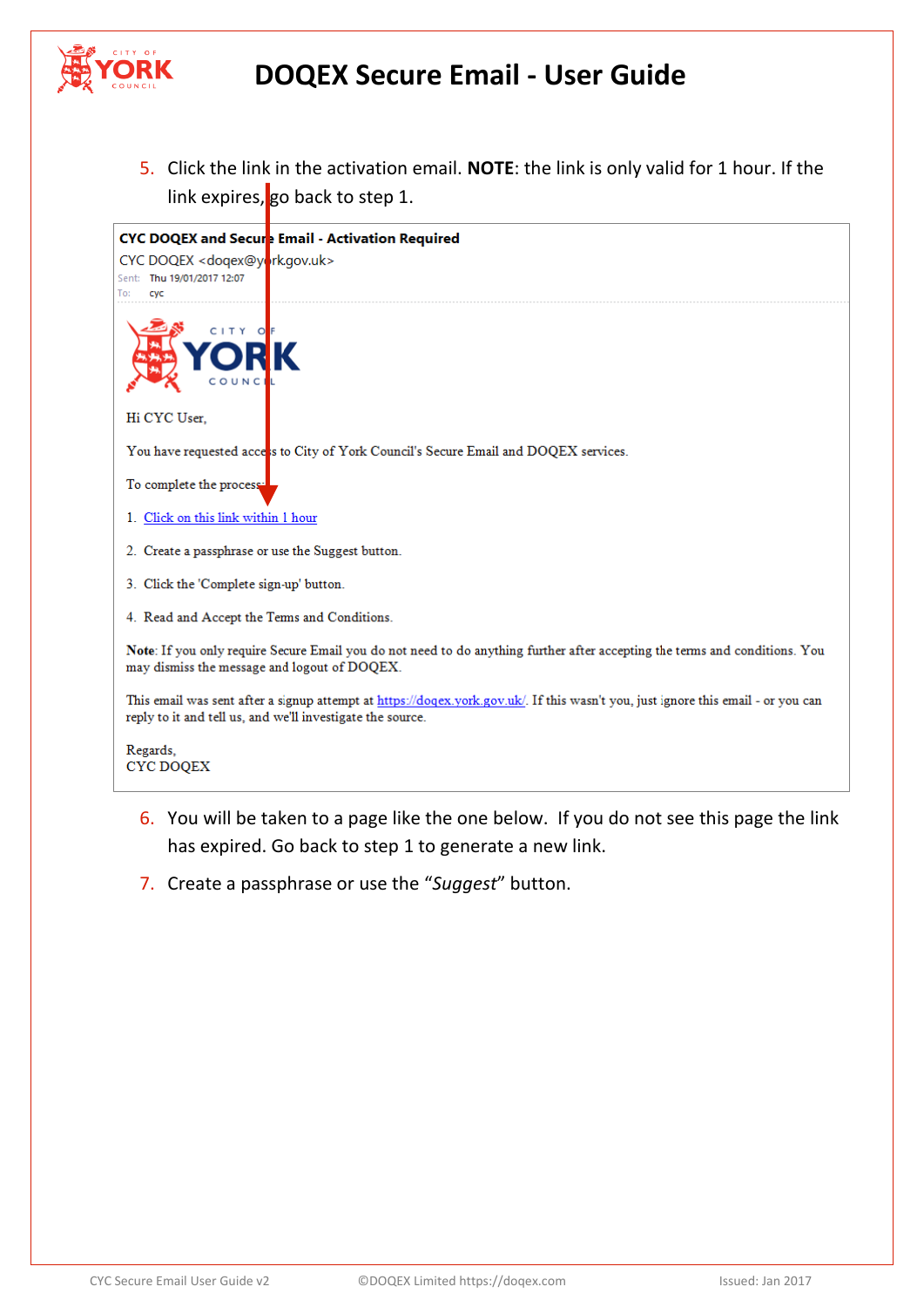

- 8. Read and accept the terms and conditions.
- 9. Read and dismiss the next message, then click "Logout".

|             | My Files                    | <b>O</b> Add Files<br><b>O</b> Request File                                                       | <b>☆</b> Admin - | $\bigcirc$ - $\bigcirc$ $\bigcirc$ Log Out |
|-------------|-----------------------------|---------------------------------------------------------------------------------------------------|------------------|--------------------------------------------|
|             | Q Search                    | <b>J</b> † Sort-<br>Note to Secure Email users                                                    |                  |                                            |
| lder        |                             | Your CYC Secure Email service is<br>now active.                                                   |                  |                                            |
| <b>Ider</b> |                             | To proveed:<br>1. Dism'ss this message<br>2. Click Lo, out<br>3. Send Secuve Email using [SECURE] |                  |                                            |
|             | Help<br>$\cdot$ T&C $\cdot$ | <b>Many Thanks</b><br><b>CYC ICT Helpdesk</b>                                                     |                  |                                            |
|             |                             | <b>O</b> Dismiss                                                                                  |                  |                                            |

- 10.Your account is now active. You can start sending secure email.
- 11.Inform potential recipients that you will be sending secure email and reassure them that notification emails are genuine (not spam). A recipient user guide is available.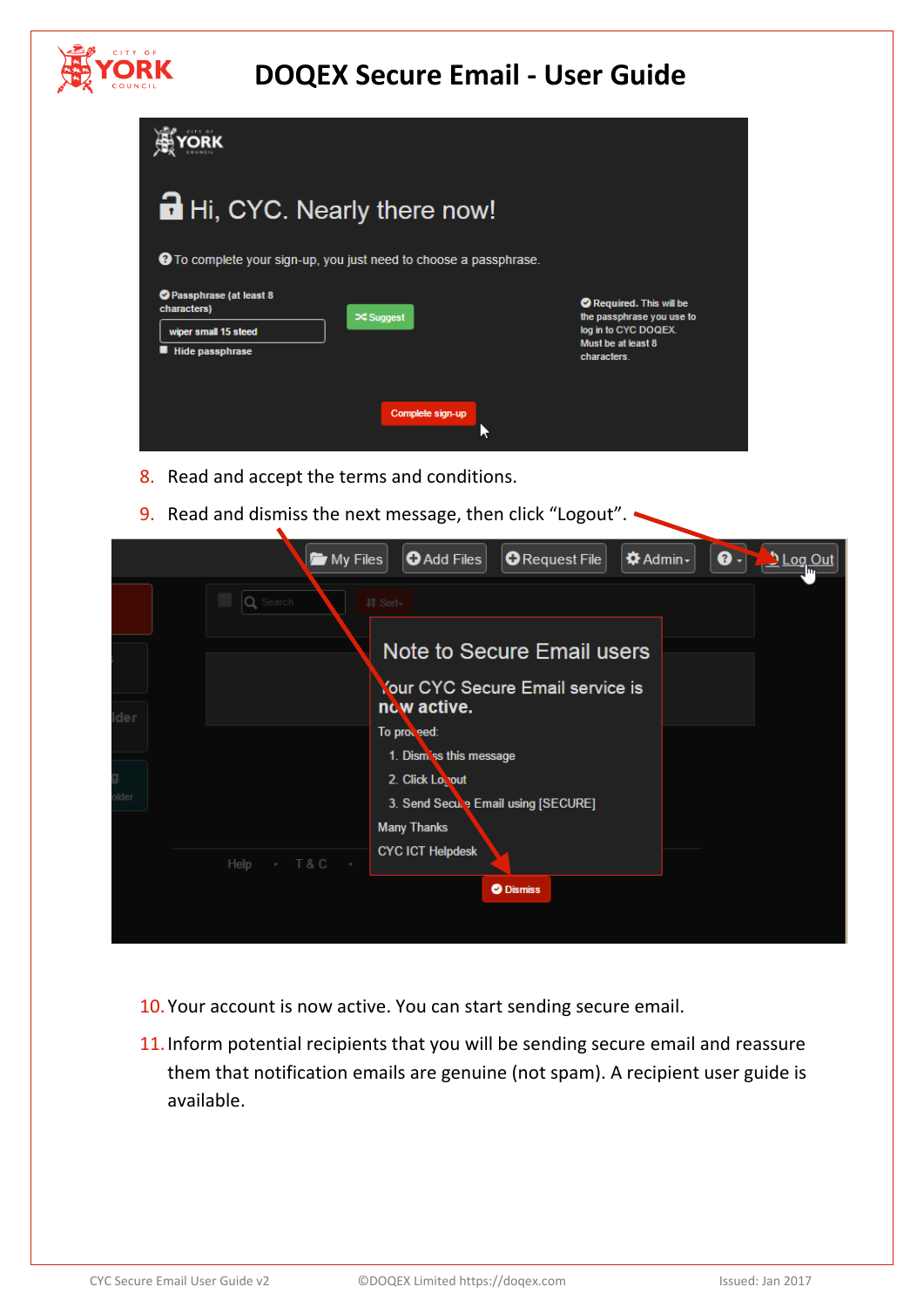

## **DOQEX Secure Email - User Guide**

#### **Sending Secure email**

The process remains the same as the previous system:

1. Add the text **[SECURE]** anywhere in the subject line of an email.

|                                                                        | To       | securemail@recipient.com                  |  |  |
|------------------------------------------------------------------------|----------|-------------------------------------------|--|--|
| ="<br>Send                                                             | Cc       |                                           |  |  |
|                                                                        | Subject: | [SECURE] - this email will be sent secure |  |  |
| The [SECURE] text will be removed before it gets sent to your contact. |          |                                           |  |  |

2. Click Send!